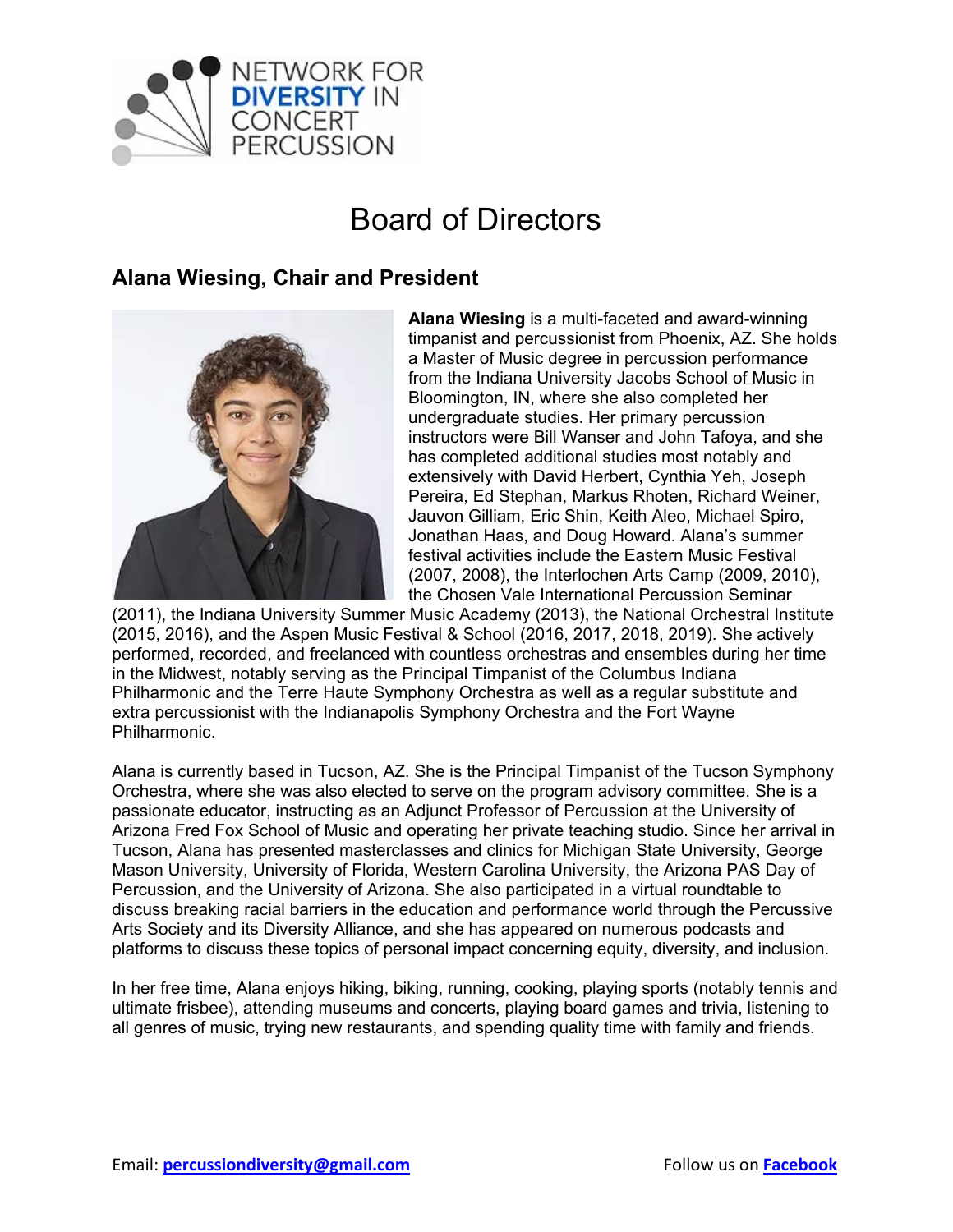

## **Tehvon Fowler-Chapman, Vice Chair and Vice President**



**Tehvon Fowler-Chapman** joins NDCP with years of experience as an educator, percussionist, and administrator.

Tehvon currently serves as Executive Director at Washington Concert Opera. Prior positions include Manager of External Affairs at Vocal Arts DC, Director of Artistic Administration at National Sawdust (Brooklyn, NY), and Company Manager for Wolf Trap Opera. A strong advocate for artists, he recently served as part of the Artist Relief Tree, a grassroots organization dedicated to supporting artists financially through the COVID-19 pandemic's economic effects on the arts. Additionally, he is a member of the inaugural cohort of

Sphinx L.E.A.D. (Leaders in Excellence, Arts, and Diversity), a program started by the Sphinx Organization to empower leaders of color in the performing arts. He holds an M.A. in Arts Administration from Indiana University and a B.M. in Instrumental Music Education from Arizona State University.

## **Jonathan Bisesi, Secretary**



Jonathan Bisesi has been a percussionist with the "President's Own" United States Marine Band since May, 2004. Prior to this appointment, he attended the University of Cincinnati, College Conservatory of Music (1996-2000) and Boston University (2000-2002). He was a percussion fellow at the Pacific Music Festival in Sapporo, Japan (2000) and the Tanglewood Music Center (2001). He has been on the percussion faculties of the Boston University Tanglewood Institute (2002- 2003), Boston University (2002-2004), Gettysburg College (2013-2016) and is currently on the faculty at George Mason University (since 2015). His percussion compositions and arrangements are published/distributed by Pocket Publications and GIA

Publications, and his children's book, Josephine The Xylophone Queen, is published by Acute By Design. He was on the Board of Directors for the Vienna Jammers, a youth percussion ensemble located in Vienna, Virginia, from 2016-2021 and released his debut solo percussion album, THEN/NOW, in March 2021.

Jon currently lives in Annapolis, MD with his wife Meghan and their daughter Josephine.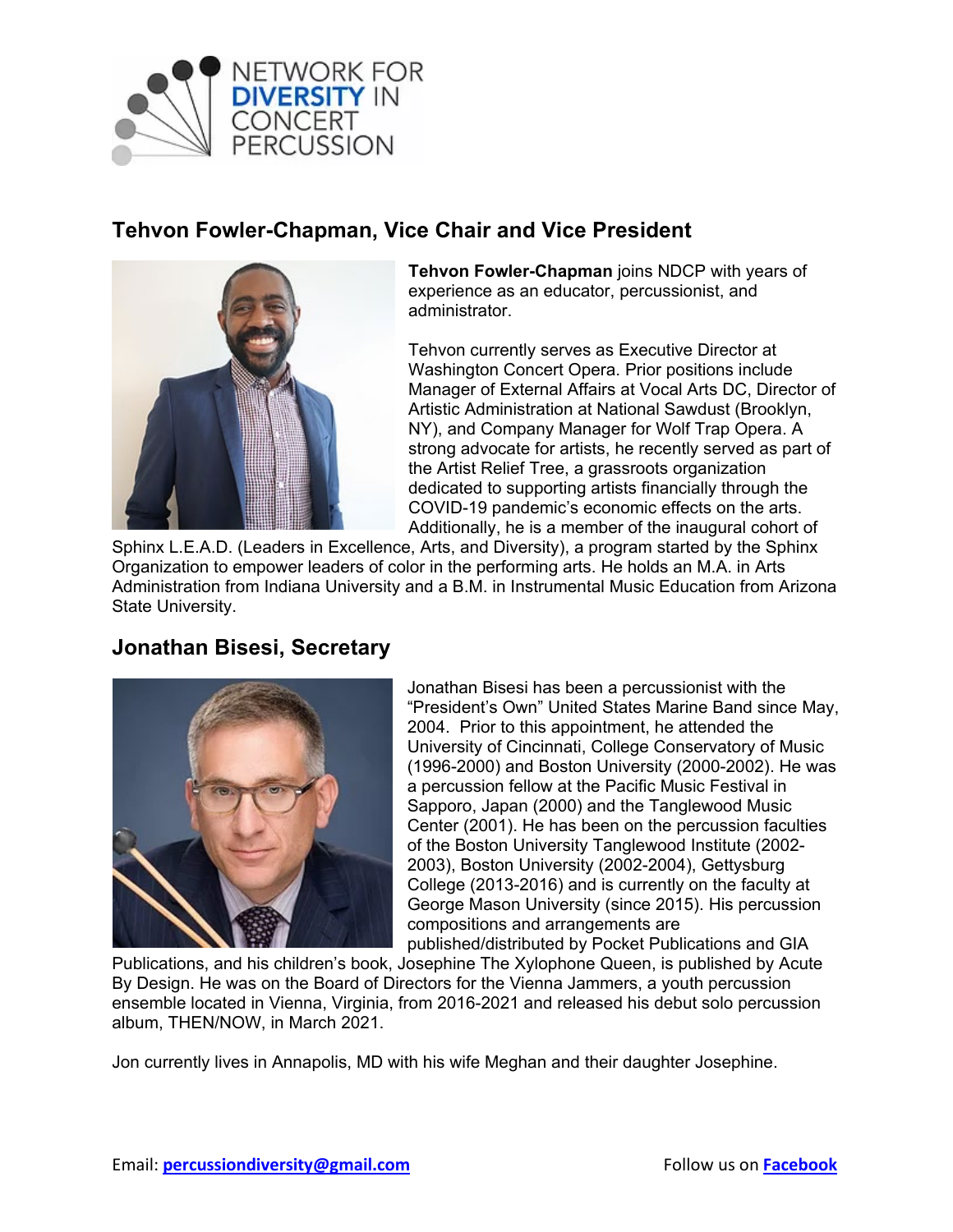

#### **Jeannine Joseph, Treasurer**



**Jeannine Joseph** has been a music educator for 18 years. She has taught music to children ages birth-15 in the Buffalo, NY area. She has worked in a public school setting, as co-director of the Buffalo Girlchoir and founded the Children's Music Academy where she taught early childhood music classes. She has sung with the Buffalo Philharmonic Chorus and at Saint Joseph's Cathedral, owns Dragonfly Percussion with her husband, a percussionist in the Buffalo Philharmonic Orchestra. Jeannine holds a Bachelor's Degree in Vocal Performance with a minor in Music Education from Carnegie Mellon University, as well as a Master's in Music Education from the University at Buffalo. She holds certification in Early Childhood Music and Level I Elementary from the Gordon Institute for Music Learning. Jeannine lives with her husband, Dinesh, two

children, Eloise and Franklin, and their dog, parrots, chickens, and quail.

## **Dinesh Joseph**



**Dinesh Joseph** has been the Assistant Principal Timpanist and Section Percussionist with the Buffalo Philharmonic Orchestra since 2003. He is a graduate of the Juilliard School (2002) and Cleveland State University (2004). Prior to his tenure in Buffalo, he served as Principal Percussionist of the Youngstown Symphony. Dinesh has also performed numerous times with the San Francisco Symphony, the Detroit Symphony, the Cleveland Orchestra and the Buffalo Chamber Players. In 2000, Dinesh began designing and fabricating mallets for orchestral percussionists under the name Dragonfly Percussion. In 2013, in collaboration with his wife, Jeannine Joseph, they officially launched Dragonfly Percussion and began selling mallets world-wide. In addition to his orchestral

playing and business pursuits, Dinesh is an avid amateur photographer. He lives on Buffalo's West Side with his wife, their two kids Eloise and Frank.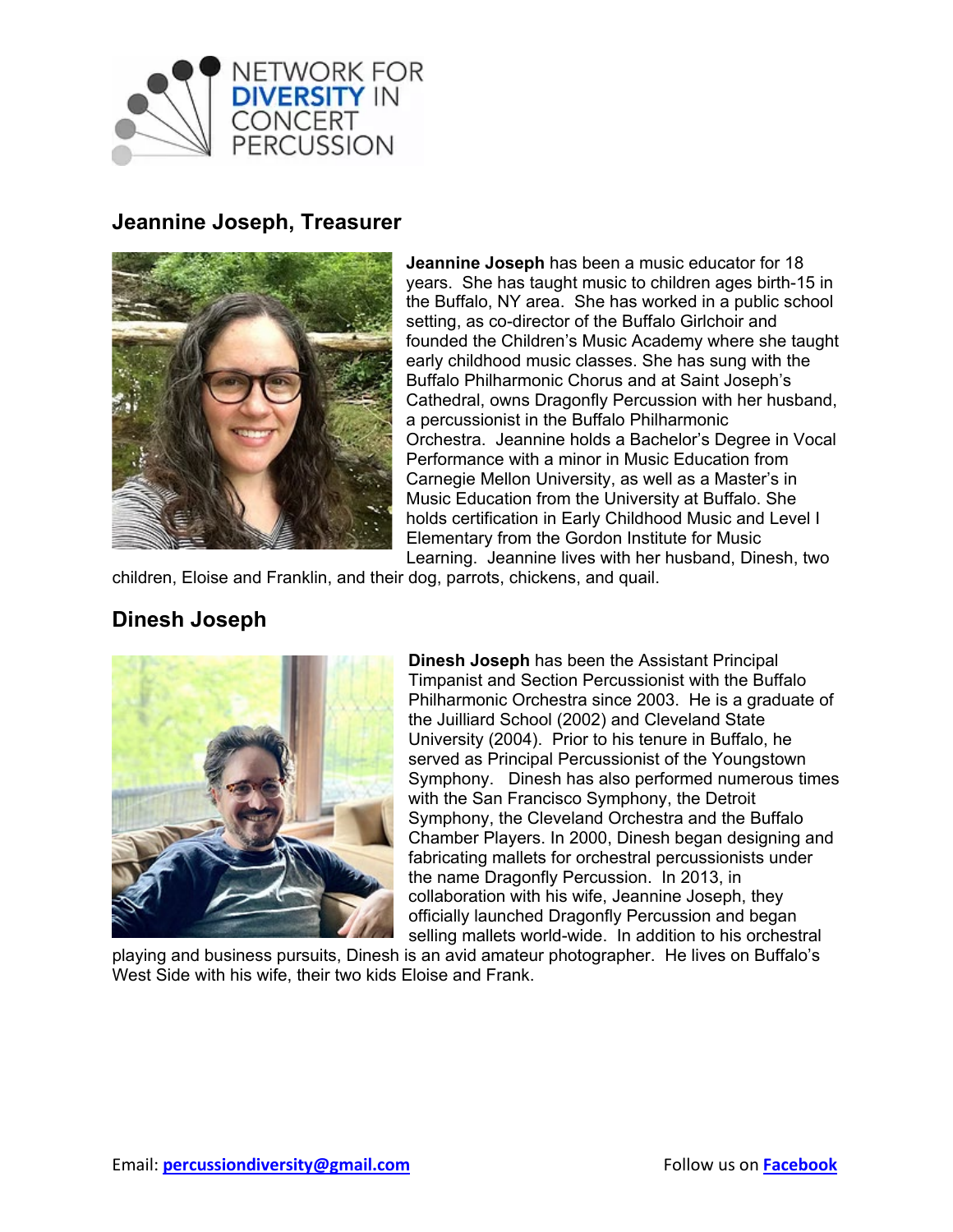

# **Lauren Sandground**



**Lauren Sandground** is an attorney at the global law firm, K&L Gates LLP, and is based in Washington, DC. Lauren received her law degree from the University of Virginia School of Law and her undergraduate degree from Barrett, The Honors College at Arizona State University. Her dream is to follow in the footsteps of her hero, Madeleine Albright, by becoming the second-ever female-jazz drummer-Secretary of State. Lauren thanks her mentors throughout the years for instilling in her an unending love for drums – Frank Rowland, Frank Olbert, Dr. Mark Sunkett, and especially Wardell King – and she hopes to play some part in instilling the same in other percussion students through her involvement as a member of the NDCP Board.

## **Robert Davis**



**Robert Davis**, Clarinet from Shaker Heights, Ohio, received his Master of Music in Voice at Cleveland State University as a student of Professor Elizabeth Unis Chesko. Robert received his BM from the Cleveland Institute of Music as a student of Linnea Nereim, Bass Clarinet, The Cleveland Orchestra, and his Artist Diploma as a student of Ronald deKant, from the University of Cincinnati-College Conservatory of Music. By the age of 19, Robert was performing as an extra musician with The Cleveland Orchestra. In past summers he has been a member of the Ashlawn Opera Orchestra (Virginia). He has also been the Principal Clarinet of the Opera in the Ozarks Orchestra (Arkansas). Robert has attended the Interlochen Center for the Arts and the Sarasota Music Festival. He has performed with the

Gateway Chamber Players in Clarksville, TN. With the Gateway Chamber Players, he recorded Mozart's Gran Partita for Summit Records (2010). He has received awards from the International Conference of Symphony and Opera Musicians (ICSOM) and the American Symphony Orchestra League (ASOL). Since 2009, Robert has been the Director of Bands at the Cleveland School of the Arts and is on the Clarinet Faculty at Cleveland State University. He plays Principal Clarinet in both the Cleveland Opera Theater and The Cleveland Opera Orchestras. Robert was an original orchestra member for the Sphinx Competion in Detroit, Michigan and since 2013, a member of both the Gateways Music Festival for Black Classical Musicians at the Eastman School of Music and The Colour of Music Festival, in Charleston, South Carolina.